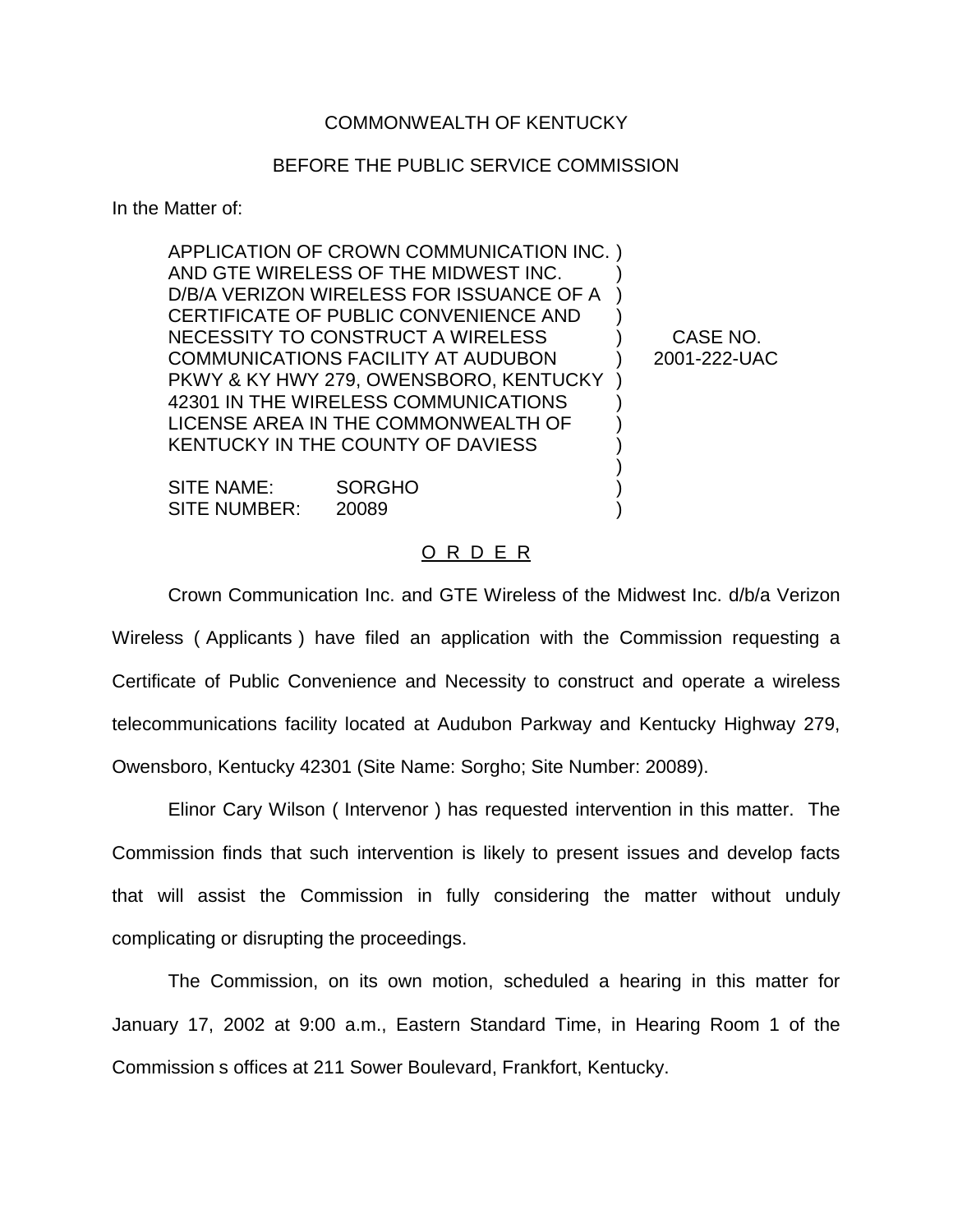Issues presented at this hearing by testimony and evidence are those relating to KRS 278.650(4), alternative sites, if any, engineering, design, construction, and safety of the facility, and the public necessity for the construction and operation of the facility.

In this proceeding and hearing, the Federal Communications Commission ( FCC ) has exclusive jurisdiction over radio emissions, including radio frequency interference. The Commission will not consider the environmental effects of radio frequency emissions that comply with FCC standards. 47 U.S.C. § 332(c)(7).

Accordingly, IT IS THEREFORE ORDERED that:

1. A hearing on the proposed wireless telecommunications facility is scheduled for January 17, 2002, at 9:00 a.m., Eastern Standard Time, in Hearing Room 1 of the Commission s offices, at 211 Sower Boulevard, Frankfort, Kentucky.

2. The motion to intervene is granted.

3. The Intervenor shall be entitled to the full rights of a party and shall be served with the Commission s Orders and with filed testimony, exhibits, pleadings, correspondence, and all other documents submitted by parties after the date of this Order.

4. Should an Intervenor file documents of any kind with the Commission in the course of these proceedings, they shall also serve a copy of said documents on all other parties of record.

5. During this proceeding and public hearing, it is understood and ordered that the FCC has exclusive jurisdiction over issues regarding radio frequency emissions, including radio frequency interference, pursuant to 47 U.S.C. § 332(c)(7) and Southwest Bell Wireless, Inc. v. Johnson County Board of Education, 1999 F. 3d 1185 (10<sup>th</sup> Cir. 1999).

-2-